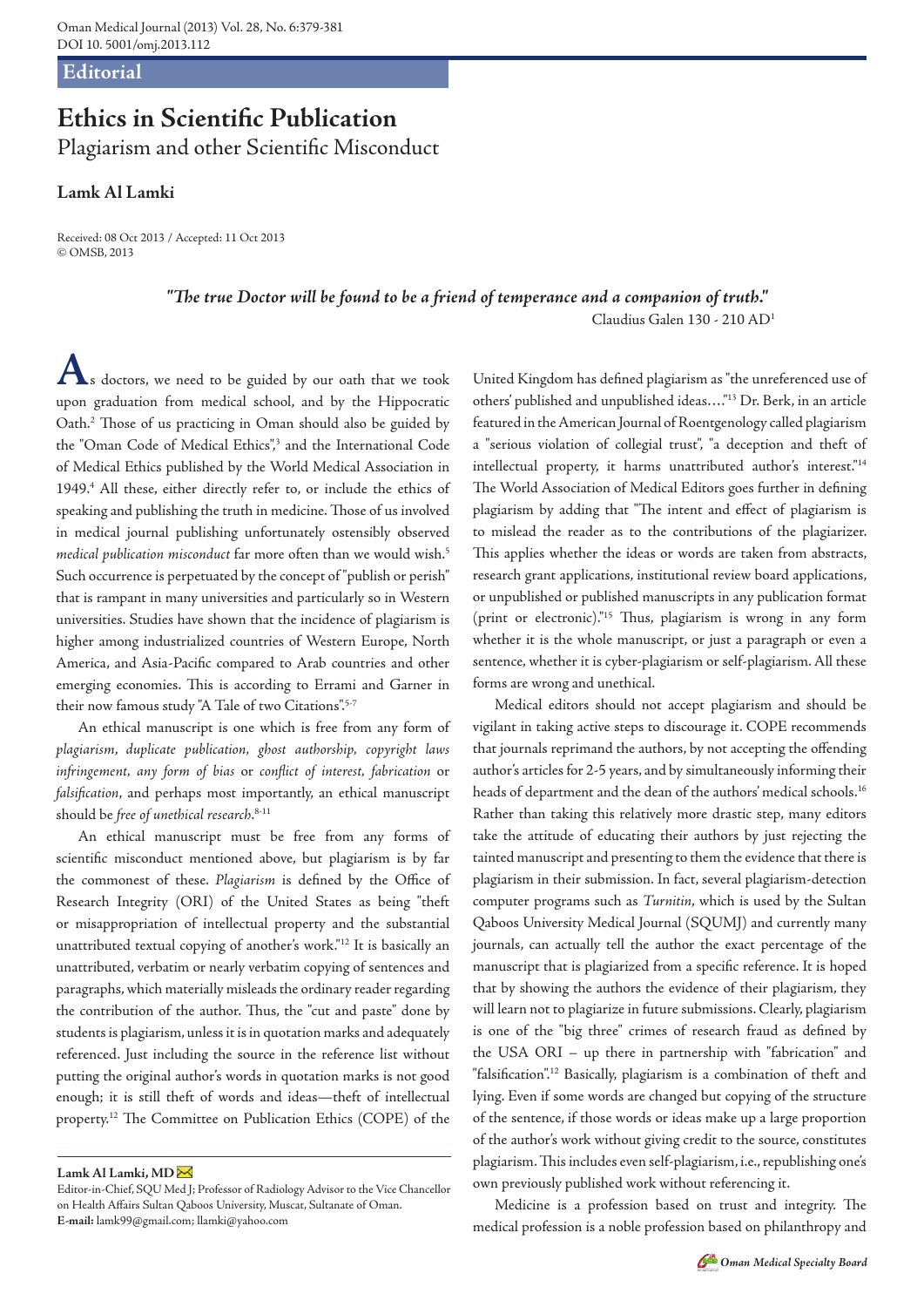altruism. "A doctor must always maintain the highest standards of professional conduct and he or she must practice the profession uninfluenced by motives of profit. A doctor should certify or testify only to that which he has personally verified."4

Another type of publication misconduct is *ghost authorship*. This is when an individual has not written the manuscript at all, but his/ her name is included in the list of authors. It happens commonly with clinical trials that are conducted by drug or equipment vendors who generally like to write the manuscripts themselves, so that it suits their purpose but invariably using the investigators' names. This is equally unethical and constitutes major scientific and publication misconduct. The above example is one type of ghost authorship but there are others, for example, when the name of the writer is omitted completely from the list of authors. SQUMJ insists on a declaration of contribution of all authors which must be signed by all participating authors—as do most reputable international journals. It is also wrong to include a name of any author who has not contributed to all the three components of authorship that are required by the World Association of Medical Editors. The three components required for authorship include: intellectual contribution to the study, a contribution to the writing, and a contribution to the final approval of the manuscript as written. For example, just to add the name of one's head of department is indeed unethical, unless the head of the department has contributed to all the above three aspects of the manuscript as required by the definition of authorship.17 Credit and responsibility are inseparable. While it is unethical to include an author who has not intellectually contributed, it is equally unethical to leave out an author who has made a significant contribution to the manuscript.

Prospective authors ought to be conscious of the *copyright laws*. The publishers of a journal normally own the copyright to any manuscript they publish but the copyright of the raw data still belongs to the author. Even though the author has copyright to the raw data, to reproduce a figure from one's own manuscript needs written permission from the publisher, and to do so without permission breaks copyright laws. The language that the article is written in is irrelevant when it comes to copyright laws which will protect the article from being copied into any other language.

Somewhat related to plagiarism and the infringement of copyright laws is *duplicate publication*. Duplicate publication in any form is wrong. Whether it is "double submission" or a "republication" of a previous work but in a different language, still falls in the realm of duplicate publication. It is also unethical for authors to submit their manuscript to two publishers at the same time hoping that one publisher will accept it earlier, or that one of them will accept it while the other rejects it. This is absolutely wrong, but fortunately in publishing, such practice appears to be uncommon.

*Conflict of interest* and *bias* come next in line of ranking unethical publication habits. Many journals now insist that the author declares any conflict of interest, for example, with the manufacturer of the product under study. This is particularly important with clinical trials, and that is why all clinical trials must be registered either with International Registry of the World Health Organization or in the United States with the ClinicalTrials.gov or with the EU clinicaltrialRegister.eu. in Europe.18 Financial interest of any sort must be duly declared. As long as it is declared, it does not nullify the validity of the manuscript as such. However, any conflict of interest or bias e.g., affiliation bias, or any other type of bias, is unethical if not declared.

There are many forms of unethical Research including *fabrication and falsification.* These are very serious forms of unethical science in publication but fortunately they are relatively uncommon. A relatively common category of scientific misconduct is *unethical research.* Here in the Middle East, unethical research is not uncommon as sometimes researchers are afraid to explain fully to the patient, the nature of their research with all the possible side effects and dangers that may be involved—from the effects of the drugs to radiation hazards. They are afraid that the patient/ volunteer may refuse to participate if a full explanation is provided. Unfortunately, this is based on underestimating the intelligence of patients and of the subjects being asked to volunteer. When the patient is not told that it is research they are participating in—but left to believe it is a form of regular investigation or treatment the ethical situation is even worse. Informed consent is an absolute necessity in research involving human subjects. The authors should clearly indicate that this has been obtained for any research involving human subjects. Also, the authors should indicate that they have obtained the permission of the institutional ethical research committee or the institutional research board for any human or animal experimentation or study. This includes permission for questionnaires, and any review of records of patients that are not the authors' patients.<sup>19</sup> It is generally accepted that it is adequate for the authors to indicate in the manuscript that permission from the institutional ethical research board has been obtained as well as informed consent. However, if the editor is not satisfied with any ethical aspect of the research, the responsibility rests on the editor to investigate further.

Other types of scientific misconduct include *unrealistic claims, over-interpreted data, authors' self-praise, over self-referencing and salami science.* Editors must investigate any suggestion that the author is deceptive or has plagiarized. Another type of scientific misconduct is the omission of relevant authors. This happens in cases of multidisciplinary research submitted by only a single or two authors while a relevant specialty is not represented in the authorship. Lastly, editors have to be very careful about *salami science*. 20 Editors can readily detect incomplete data or data that has clearly been split into two or more parts as in *salami slicing*—a way to publish more than one manuscript on the same study.<sup>21</sup> This is clearly necessary at times but it has to be declared and must be appropriate.

The various scientific misconducts from plagiarism to salami slicing which have been discussed above are rife in the world of publication; however, authors should always consciously strive to do the right thing. In a meta-analysis of multiple surveys of authors in the literature, D. Fanelli has concentrated on one type of scientific misconduct i.e., *fabrication and falsification*. 22 She found